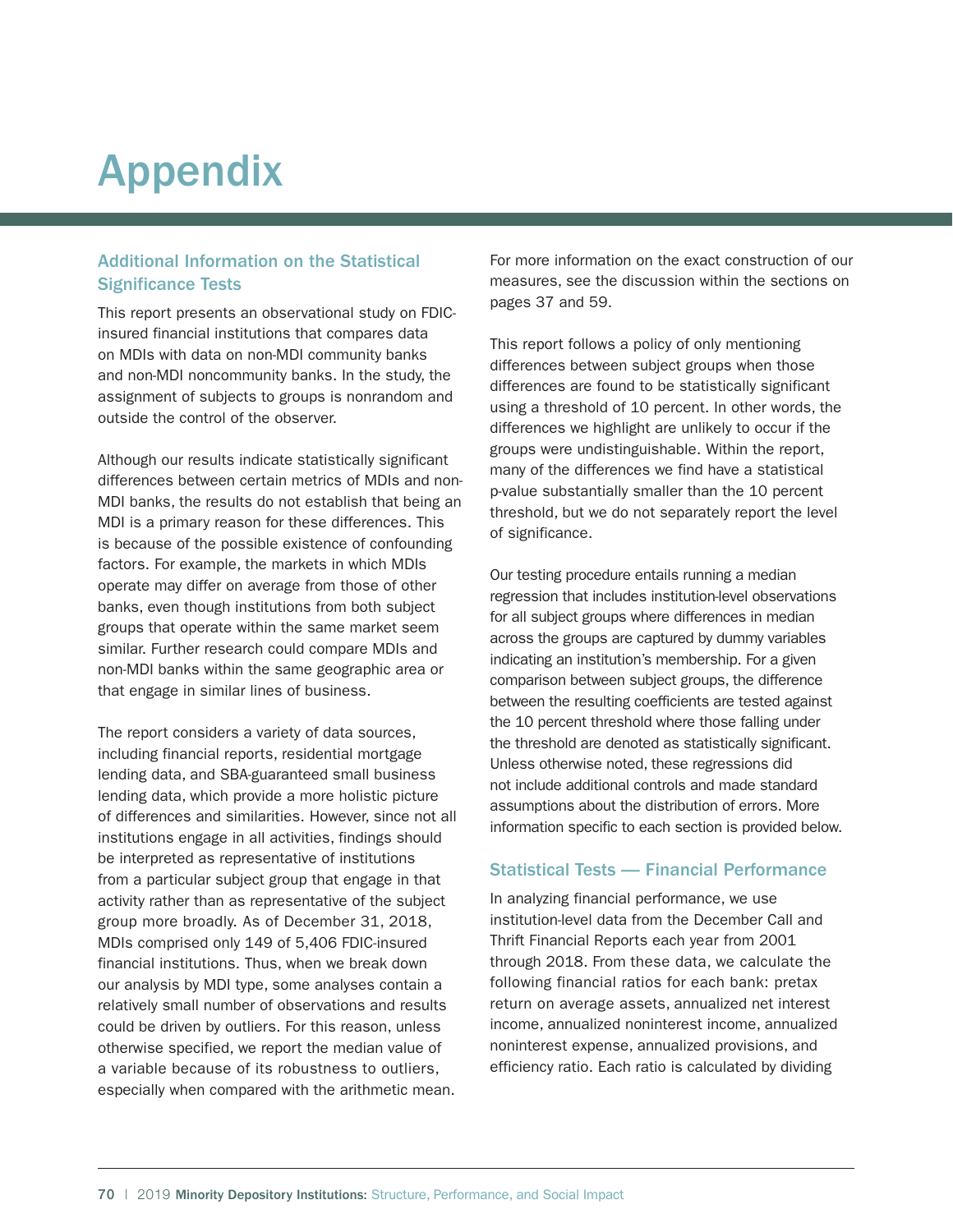the appropriate income statement item by an institution's five-quarter average assets. Using these metrics, we then compare various subgroups from the set of MDI and non-MDI community banks along several dimensions. The comparisons are always pair-wise but may contrast performance within a specific year or across multiple years.

The data consist of annual observations at the institution level. While adjustments were made for mergers, we do not adjust our metrics to account for the fact that not all institutions exist throughout the period. While observations across institutions within any given year may be plausibly independent, observations for the same institution across years are unlikely to meet this assumption. To account for the lack of independence across years, we test differences between subject groups for each year and we test differences in trends. The tests within a year follow the general outline for our statistical testing described above. To test for differences across multiple years, we include a set of indicator variables that denote which subject group and which year the observation belongs to and then perform a joint statistical test of the year-wise equality for the interactions specific to the two subject groups. A subject group is described as having a different trend only when the results of the joint statistical test meet our 10 percent threshold.

# Statistical Test — Geographic Services Areas and Home Mortgage Disclosure Act Mortgage Lending

In these sections, we explore the computed geographic service areas of banks that operate all of their branches in metropolitan areas. The methodology used to compute each bank's geographic service area is described elsewhere in this report. We used demographic variables and LMI tract indicators from the FFIEC census data for this analysis. Each bank has a value for each outcome variable of interest (for example, share of geographic service area population living in LMI tracts, share of geographic service area population that is African American, etc.).

We perform a median regression for each outcome variable of interest. We treat the years as separate samples and run a separate test for each year so no institution has more than one observation per regression. We assume that observations across institutions within a year are independent.

To compare MDIs with non-MDIs, we include indicator variables showing membership in the MDI, non-MDI community banks, or non-MDI noncommunity banks. To compare the subgroups of the MDI banks, we use the analogous median regression with indicators for each separate MDI group and for the non-MDI groups. To test the differences, we test the pair-wise equality of coefficients pertaining to two subject groups. A subject group is described as having a different value only when the results of the statistical test meet our 10 percent threshold.

We use a similar method for statistical testing for Home Mortgage Disclosure Act (HMDA)- reported mortgages. In this analysis, we also test differences for outcome variables of interest across years within the same subject group. We test these differences using an indicator variable for 2016 and use clustered standard errors to account for the non-independence of errors across years for the same institution.

### Statistical Test — Small Business Administration Commercial Lending

In this section, we look at institutions headquartered in a metropolitan area that made loans through the Small Business Administration's 7(a) program.

For our analysis, we look at the loan size, share of loans to borrowers located in an LMI tract, and the population share of a particular minority among the tracts to which an institution made a loan. For each variable, we take the median value from among the set of loans made by the institution. We do not adjust for differences in the number of loans across institutions. To be included, a bank has to originate a loan in the indicated year and, while we do adjust for mergers, we do not account for differences in the set